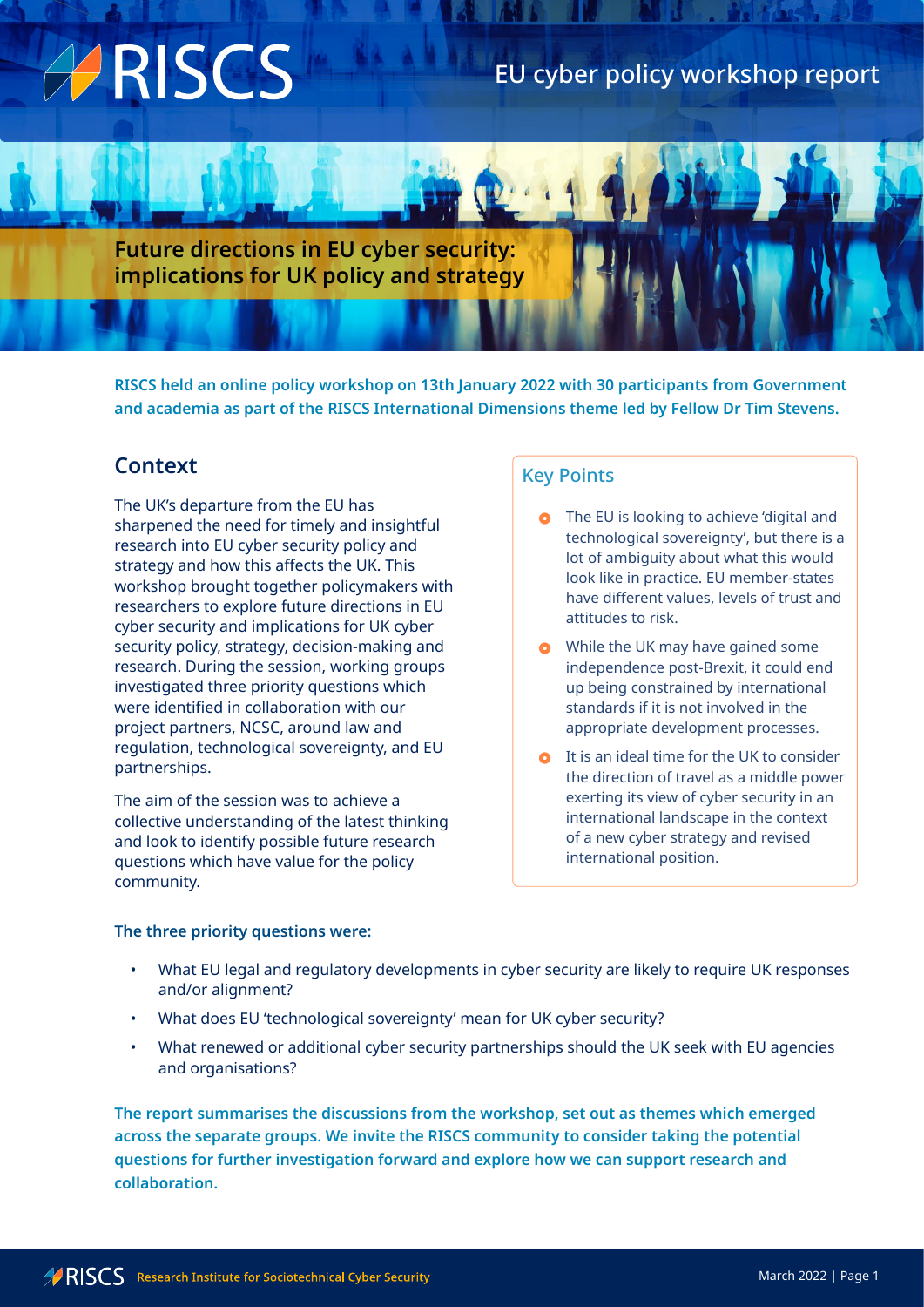# **1. Understanding the EU's aspirations and values:**

### Digital and technological sovereignty

The EU's stated ambition to achieve 'digital and technological sovereignty' was articulated during the European Commission President Ursula von der Leyen's [inaugural speech](https://ec.europa.eu/commission/presscorner/detail/en/SPEECH_19_6408) in November 2019. A working definition was proposed by a European Parliamentary Research Service [report](https://www.europarl.europa.eu/RegData/etudes/STUD/2021/697184/EPRS_STU(2021)697184_EN.pdf) as "the ability [of the EU] to develop, provide, protect and retain the critical technologies required for the welfare of European citizens and prosperity of European businesses, and the ability to act and decide independently in a globalised environment". As a minimum, this would require the EU to increase investment in research and development (R&D) and translate this into marketable goods and services to reduce its dependence on non-EU countries. This would require regulatory support, including the development of policies and standards reflective of European values. This is already happening: for example through the ['EU Chips Act'](https://digital-strategy.ec.europa.eu/en/library/european-chips-act-communication-regulation-joint-undertaking-and-recommendation) which looks to scale-up manufacturing and innovation in semiconductor technologies and make Europe an 'industrial leader' in semiconductors.

This overarching concept is widely regarded as ambiguous and in need of clearer definition in both its detail and its strategy. The scope of 'technology' is unsurprisingly wide, but the concept of 'sovereignty' is more problematic for the EU, its partners and even competitors. The EU seems to be looking for technological sovereignty as a defence against 'digital colonisation' by the US and China, and to prioritise its capacity to compete with its economic and strategic rivals. These aspirations also suggest that power and authority over 'technological' issues will be shifted away from memberstates to the EU.

### Implications of the digital and technological sovereignty ambition

#### **For EU member states**

The EU by no means speaks with one voice on cyber security matters, rather its member states have different values, levels of trust and attitudes to risk. The extent to which this will play into the EU's ambition and potentially complicate cyber security regulation and governance remains to be seen. The values relevant here include differing security and economic goals and commitments to human rights, privacy and data access. For example, the Visegrád Group countries (Czech Republic, Hungary, Poland, Slovakia) have been considered to have aligning views, but have differing approaches to tackling online harms and cybercrime.

Attitudes to risk depend on a country's geopolitical context and domestic political calculations. Any EU-wide risk assessments required by 'technological sovereignty' may need to be diluted to accommodate member-states' priorities. There may be tradeoffs between these the value placed on each of these elements, requiring democratic debate. Participants discussed the idea of a ['digital social contract'](https://www.g20-insights.org/policy_briefs/a-new-social-contract-for-the-digital-age/) to govern digital technologies as a solution. It could allow the EU to be driven by an agreed set of principles rather than private sector needs (as in US tech companies) or demands of authoritarian regimes (as in China and Russia). It would necessarily consider whether the private sector should be a trusted partner in a regulatory network, a digital service, or an informal governance mechanism.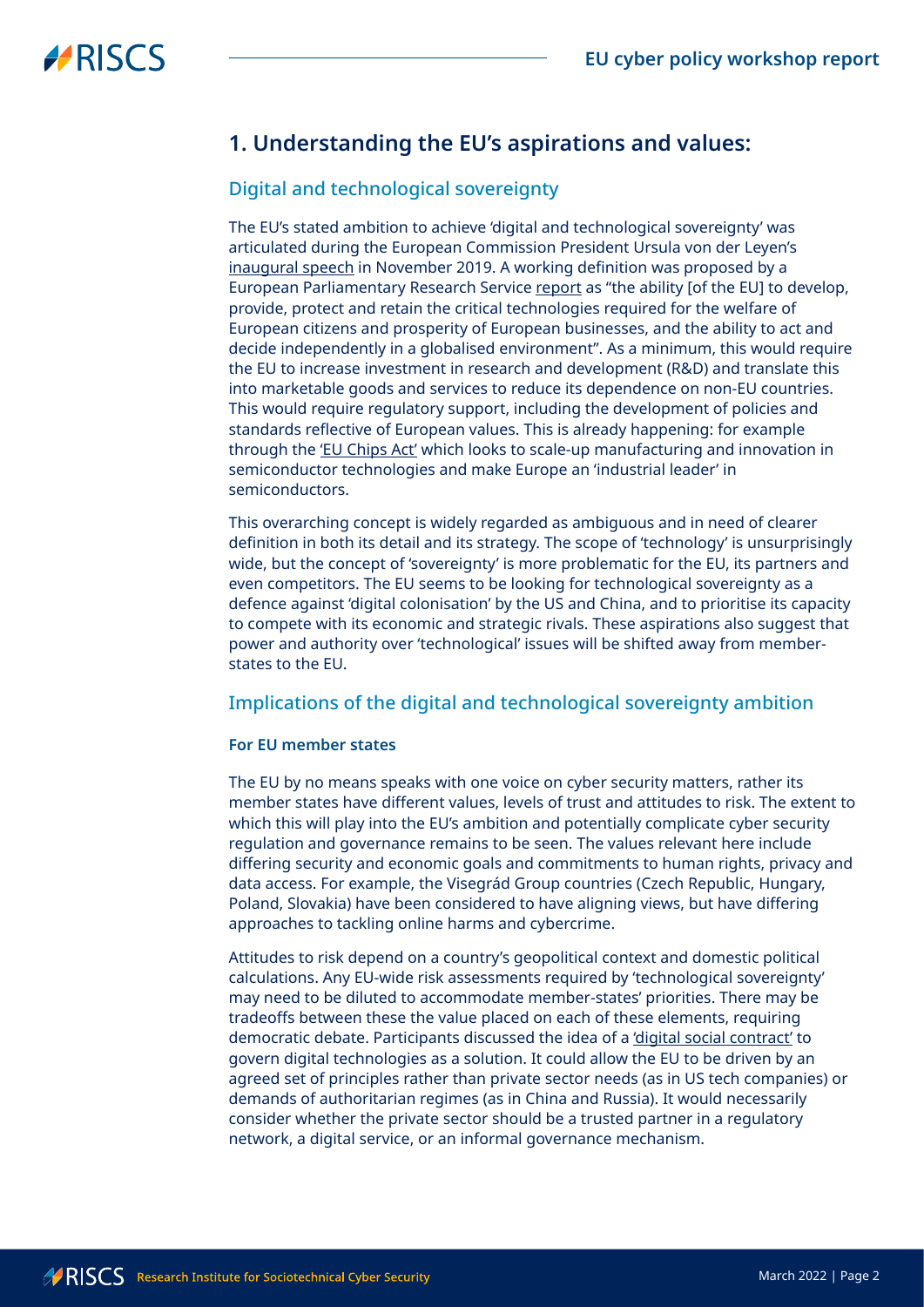# **HRISCS**

### **For the UK**

This agenda could exclude the UK from opportunities with the EU, or force it to align with new standards in order to access markets or to be a part of security initiatives. Participants discussed whether alternative business models for UK-based digital service companies could be more aligned with UK values but allow them to join the market. It's still unclear what this ambition could mean for other international groupings (such as the NATO and Five Eyes alliances).

### **Questions to explore**

- What does the EU mean by 'technological sovereignty' and how does it want to achieve it?
- What do EU member states think about working towards technological sovereignty?
- What values are attached to an agenda for technological sovereignty (regarding security, economy, privacy and human rights)?
- What would a 'digital social contract' look like and does this align with the UK's aspirations?
- What is the private sector's role: can it be a trusted partner in a regulatory network?
- To what extent will the EU be affected by the approaches to technology of its allies and competitors, such as Russia and China?

### **2. UK aspirations and alignment with the EU**

### The UK as a 'science and technology superpower'

Participants considered the UK's aspirations set out in recent policy announcements and to what extent they align with those of the EU and of member states. The UK hopes to be a 'science and technology superpower' - supported by [announcements](https://www.gov.uk/government/news/a-stronger-economy-for-the-british-people) to increase R&D spend to £20bn a year by 2024/5 and a new [Office for Science and](https://www.gov.uk/government/groups/office-for-science-and-technology-strategy)  [Technology Strategy](https://www.gov.uk/government/groups/office-for-science-and-technology-strategy). The [UK National Cyber Strategy 2022](https://www.gov.uk/government/publications/national-cyber-strategy-2022) includes an aspiration to "shape global governance to promote a free, open, peaceful and secure cyberspace" and to promote multi-stakeholder processes for governance of the internet (such as [ICANN](https://www.icann.org/) and the [IGF\)](https://www.intgovforum.org/multilingual/). The UK has indicated its desire to take a more active international leadership role, including through continuing to develop digital technology standards as demonstrated with the **ETSI standards** for consumer Internet of Things (IoT) security.

### Brexit impacts

The lack of national borders in cyberspace makes alliances and partnerships essential to maintaining UK cyber security. As an EU member-state, the UK was integral to developing EU cyber security policy over many years and benefited from it. The UK's decision to leave the EU in 2016 has affected the political climate on every topic in a multitude of ways. There has been a mutual appetite for collaboration on cyber security, including positive indications towards further cooperation with [ENISA](https://www.enisa.europa.eu/) (such as on capacity building, knowledge sharing and education) when the COVID-19 crisis subsides. However, this is impacted by tensions in other areas, such as the implementation of the Northern Ireland Protocol and other elements of the [Trade](https://ec.europa.eu/info/strategy/relations-non-eu-countries/relations-united-kingdom/eu-uk-trade-and-cooperation-agreement_en)  [Cooperation Agreement \(TCA\)](https://ec.europa.eu/info/strategy/relations-non-eu-countries/relations-united-kingdom/eu-uk-trade-and-cooperation-agreement_en). This adjustment has impacted how UK and EU civil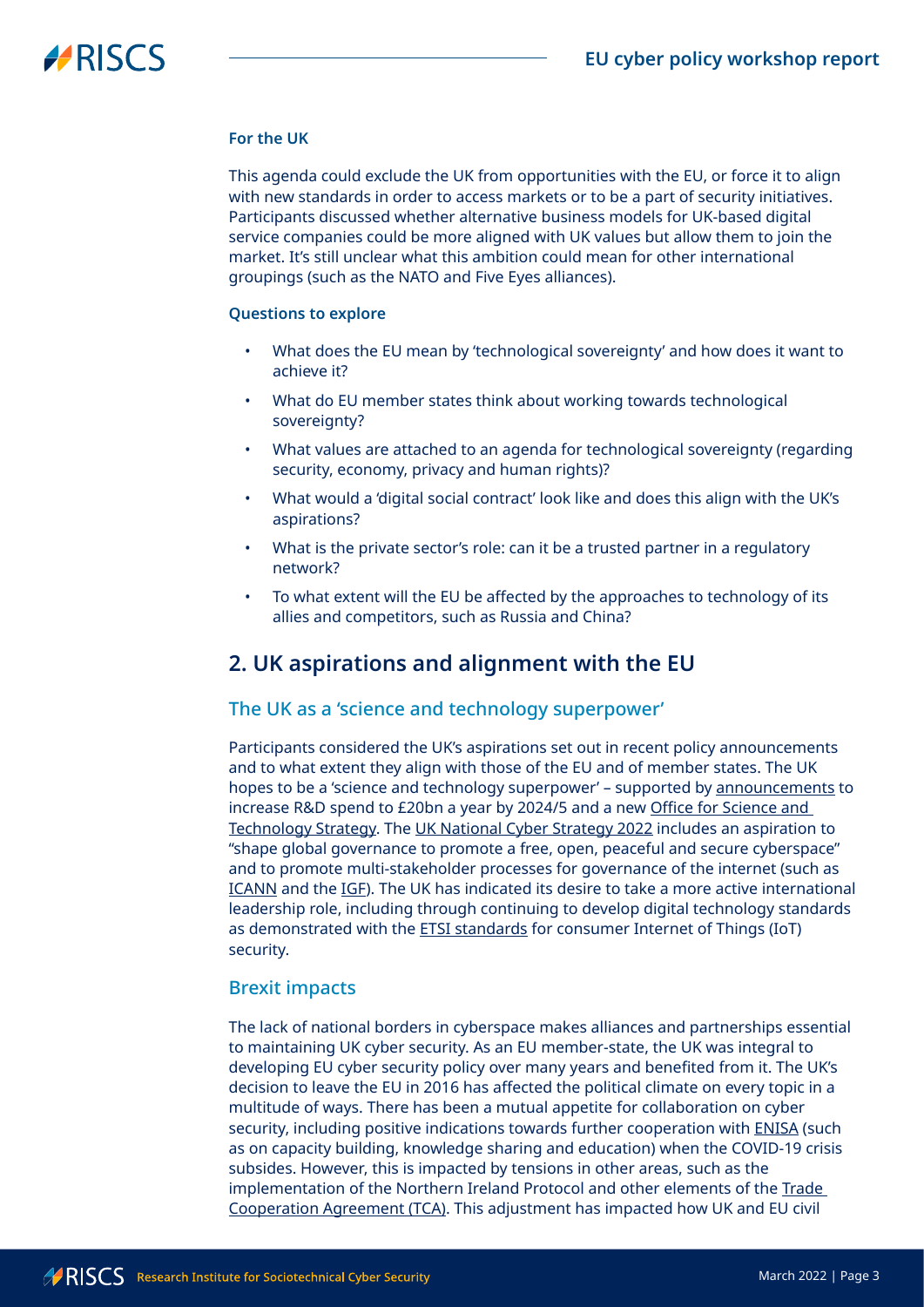# **HRISCS**

servants work together in terms of information-sharing and day-to-day cooperation, with participants suggesting that these collaborations do not always directly reflect formal agreements.

The immediate impact of Brexit was a reduction in the operational effectiveness of security and policing (for example, being outside of ENISA and [Europol](https://www.europol.europa.eu/)), as well as excluding the UK from EU cyber security decision-making. Despite it being low on the political agenda during the Brexit referendum and EU withdrawal negotiations, law enforcement practitioners and [others voiced concerns](https://www.tandfonline.com/doi/full/10.1080/03071847.2019.1643256) about reduced policy and operational co-operation on cyber security post Brexit. The TCA includes voluntary arrangements for the UK to work with ENISA and other bodies including the EU's Computer Emergency Response Team (CERT-EU).

### UK-EU alignment

The EU's direction of travel on cyber policy continues to be important to the UK and the future alignment of UK and EU policies is a topic of interest. One challenge is that EU member states which align most closely with the UK's aspirations (such as the Netherlands) are smaller and 'quieter' on the EU stage, which may prevent less direct future UK-EU alignment. Another concern is that the UK-EU relationship could be strongly politically influenced by the country holding the EU Council presidency, resulting in an absence of long-term stability. It is unclear how the UK's unwavering strategic commitment to the US may help or hinder UK-EU alignment on cyber security issues, including the law and ethics of offensive cyber operations and military cyberwarfare. Neither the National Cyber Strategy or [the 2021 Integrated Review](https://www.gov.uk/government/collections/the-integrated-review-2021) include particular commitments to work with the EU over other partners which may be a missed opportunity for strengthened collaboration.

### **Questions to explore**

- How will the UK's 'science and technology superpower' agenda be affected by EU technological sovereignty?
- What are the implications of EU technological sovereignty for the UK's strategic ambitions in technology leadership and economic influence?
- What cyber security cooperation and alignment should the UK seek in further political settlements and adjustments to treaty law?
- How can the UK leverage its EU relationships to contribute to cyber diplomacy, or should it seek its own path? Can it do both?
- What scope is there for furthering collaboration between the UK National Cyber Force and the EU Joint Cyber Unit?

# **3. UK partnerships and influence**

### International partnerships

The UK was a leading cyber security nation in the EU and has had a disproportionately powerful position in international cyber discussions, such as most recently in the International Telecommunication Union (ITU) negotiations on emerging technology rules and standards. The new UK National Cyber Strategy reaffirms and deepens the government's emphasis on international engagement, whereby it will seek to work with EU partners on equal terms with other multilateral organisations and partnerships, including the UN, Five Eyes, NATO and the G7.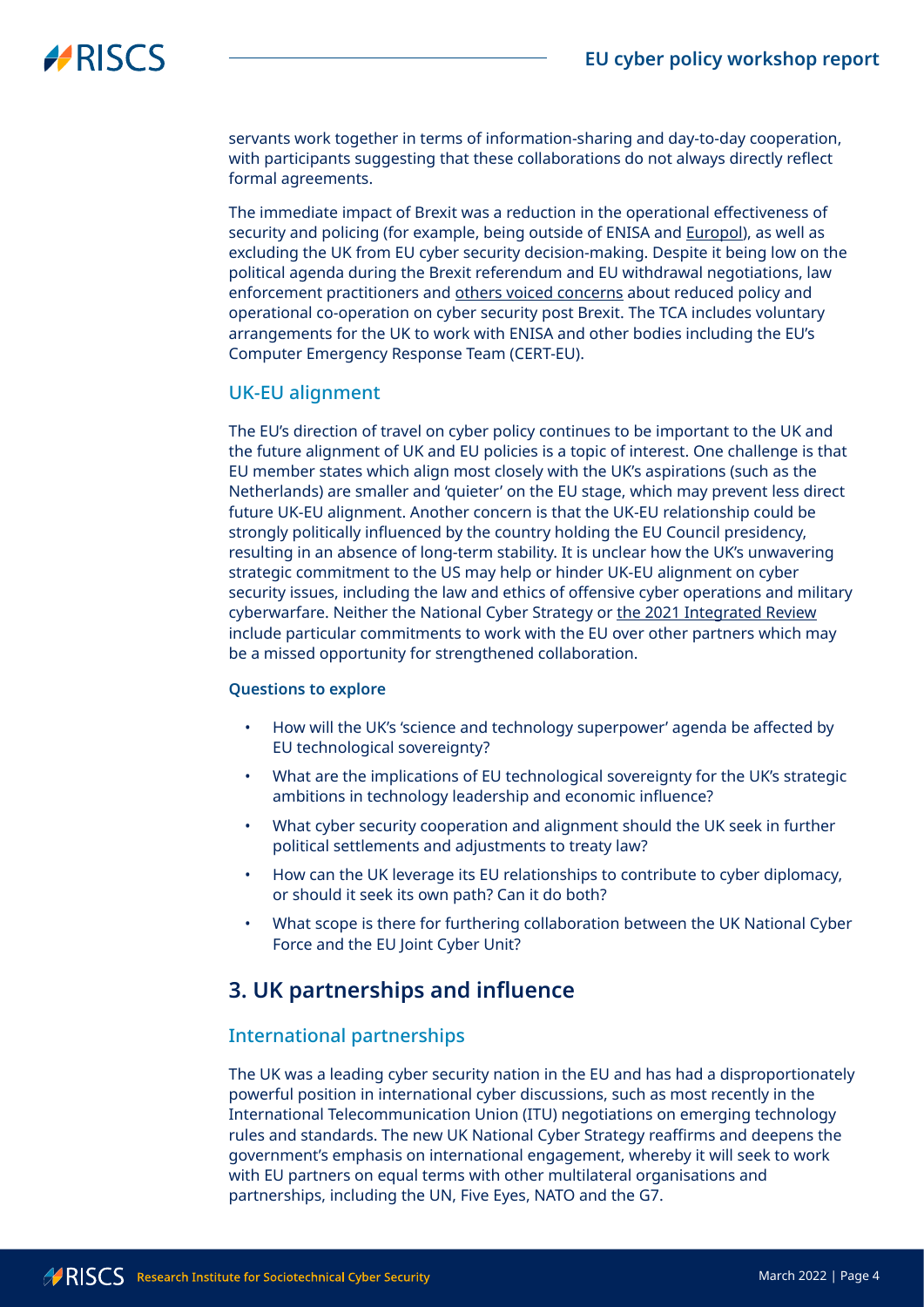# **HRISCS**

Mutual legal assistance (MLA) is a method of cooperation between states for obtaining assistance in the investigation or prosecution of criminal offences. Requests can be made formally into mutual legal assistance treaties (MLATs) as an opportunity to enable productive international collaborations. A growing number of MLA mechanisms are appearing in relevant cyber policy areas. Participants suggested that it would be useful to understand how well these are working and whether there are opportunities for the UK to build new collaborations in this way.

### Cyber policy and diplomacy issues

The UK was recently brought into an argument between the US and China over Huawei, resulting in the UK removing Huawei from its current and future 5G networks. This was not simply a technology issue: it highlighted the UK being forced to [pick](https://ukandeu.ac.uk/huawei-and-uk-foreign-policy/)  [sides](https://ukandeu.ac.uk/huawei-and-uk-foreign-policy/) between the US and China. Similarly, standards setting processes are not just a technicality. They come with questions around which standards should be adopted and whose interests they reflect. While the UK may have gained some independence post-Brexit, it could end up being constrained by international standards if it is not involved in the development processes of those standards. The ongoing refinement of the [EU cyber security certification framework for ICT products](https://digital-strategy.ec.europa.eu/en/policies/cybersecurity-certification-framework) is a real example of this, as it affects UK businesses wishing to sell into an emerging European Digital Single Market.

#### **Questions to explore**

- To what extent does the UK's cybersecurity depend on partnerships with the EU, versus other partnerships such as the US, NATO and Five Eyes?
- How can the UK's influential position in NATO contribute to closer EU-NATO cooperation?
- How well are current cyber-related MLATs working and what opportunities are there for the UK to pursue our own?
- How can the UK contribute to the direction of global cyber policy as a 'middle power' outside of the EU?
- Could a mapping exercise be used to identify initiatives around the world (e.g. forthcoming policies, regulation and standards) across the cyber policy landscape?
- What is the UK's approach to standards setting and what does the right process for setting standards look like internationally?

# **4. Looking to the future**

### The UK as a 'middle power'

Divergent national approaches to technological innovation by the UK's allies and competitors will shape the trajectories of its uptake and deployment of new technologies. This, alongside the contrasting approaches and geopolitical context of the American and Chinese digital superpowers, could be an opportunity for the UK to explore the idea of acting as a flexible middle power in this field. Specifically, the UK could be a bridge between the US and the EU, exploring the traditional 'special' relationship with the US, as well as building selective strategic partnerships with the EU and/or like-minded EU member-states. The UK could act as an essential partner that understands both and become a core component of a western 'cyber alliance'.